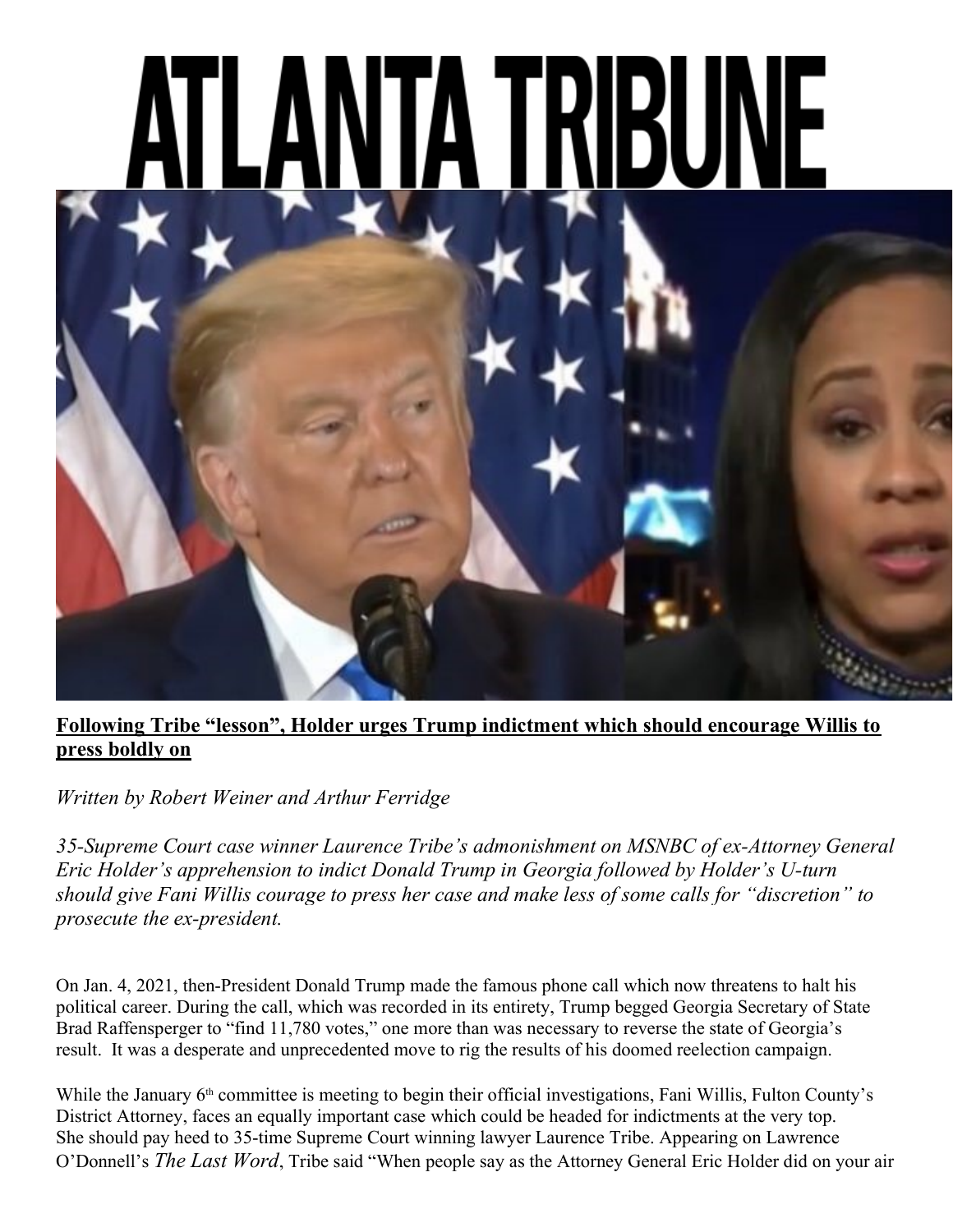last night… that it would be divisive to indict [Trump]… With all respect, divisiveness is a given in our situation. It would encourage him to do it again to not indict him."

In his rebuttal, Tribe added that "The evidence is piling up… [and] quite clearly establishes… that [Trump] is guilty of various forms of criminal conspiracy."

Tribe's denunciation caused Holder to reevaluate and reinforce his opinions, who stated the next day on MSNBC's Deadline White House that "If you focus on accountability and deterrence that takes you to a place this republic has never been before." The same day, in an interview at the National Press Club, he added that misinformation surrounding the election is on par with German WW2 propaganda. "The impact of the big lie is something we have to counteract."

It is now down to Willis and her grand jury to complete the investigation of the call and decide whether to recommend charges or charge him on her own authority, Willis finds herself in a race against time to compile evidence and build her case under pressure of a repeat of similar actions from Trump in the 2022 and 2024 elections, as well as from pundits, politicians, and critics nationwide.

Willis has begun to make headway with the investigation as she begins to subpoena relevant politicians including Georgia Attorney General Chris Carr, who had been threatened by Trump for championing a lawsuit against him.

Despite the magnitude of the task she faces, Willis cannot afford to beat around the bush. To stand a chance against the mammoth political machine backing Trump, it is imperative that she move quickly.

One job of the Justice Department is to weed out corrupt politicians, regardless of their popularity or electability, something it has not shied away from in the past. Then-Vice President Spiro Agnew was indicted for tax fraud and taking bribes in the White House basement while in office, and Congressman William Jefferson was found guilty of accepting bribes and hiding them in his freezer while in office. Illinois Governor Blagojevich, the "Abscam" bribed senators and House members, and even Ways and Means Chair Dan Rostenkowski for postal misuse were all indicted. Many of these people were put in jail or agreed to plea deals not to run again. The precedent is set for Willis to properly prosecute Trump and she cannot let his political pedigree intimidate her.

As for the racketeering charges Willis is also investigating, Trump political partners Mark Meadows, Lindsey Graham, and others bullied Georgia officials to change the vote count.

If convicted of election rigging, Trump could face up to three years in prison, per Georgia law. The racketeering charge, however, could fetch up to twenty years behind bars.

Raffensperger's renomination as Georgia's Secretary of State despite Trump's outspoken opposition highlights voters' desire to protect true election results.

Willis faces strong opposition from elsewhere in Georgia. The Republican machine will do all in its power to delay or block the trial as they attempt to defend their flagship man, as others in the Georgia legislature claim that the trial would be a waste of time, energy and resources.

It is crucial that Willis work past this intimidation to do what is necessary in prosecuting the guilty and protecting Georgia's and America's democracy.

Robert Weiner is a former spokesman for the Clinton and Bush White Houses, the U.S. House Government Operations and Judiciary Committees under Chairman John Conyers, and 4-Star